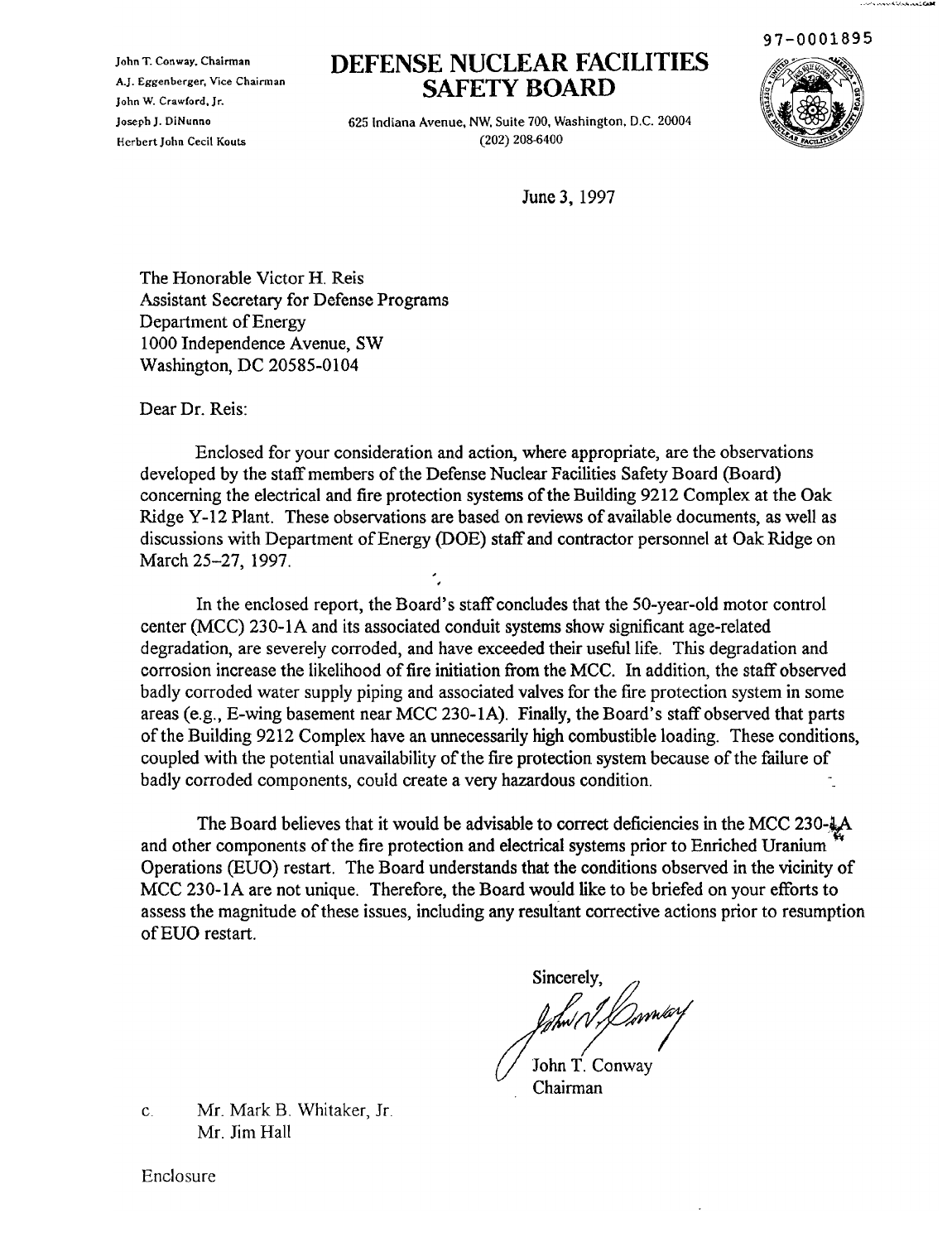# 87/ <sup>1</sup> 895

## DEFENSE NUCLEAR FACILITIES SAFETY BOARD

April 7, 1997

| <b>MEMORANDUM FOR:</b> | G. W. Cunningham, Technical Director                                                              |
|------------------------|---------------------------------------------------------------------------------------------------|
| <b>COPIES:</b>         | <b>Board Members</b>                                                                              |
| FROM:                  | A. K. Gwal                                                                                        |
| <b>SUBJECT:</b>        | Review of the Y-12 Plant, Building 9212 Complex, Electrical and<br><b>Fire Protection Systems</b> |

#### 1. Purpose

This report documents a review of the electrical and fire protection systems required to support Enriched Uranium Operations (EUO) restart in the 9212 Complex at the Oak Ridge Y-12 Plant. This review was performed by Defense Nuclear Facilities Safety Board (Board) staff members W. White, W. Andrews, and A. K. Gwal on March 25-27, 1997, using the approach of *DNFSB/TECH-5, Fundamentalsfor Understanding Standards-Based Safety Management of DOE Defense Nuclear Facilities,* and Recommendation 95-2.

#### 2. Issues

The review identified the following major issues:

- Essential short-circuit, voltage profile, and coordination studies have not been performed. Thus, it is not possible to verify the capability of the electrical equipment to perform the intended functions when required.
- Motor Control Center (MCC) 230-1A and its associated conduit systems are more than 50 years old and utilize fuses instead of the conventional molded-case circuit breakers. These components show significant age-related degradation, are severely corroded, and have exceeded their useful life. The potential unavailability of the fire protection system, coupled with the possibility of fire initiation and propagation from MCC 230-1A, creates a potentially very hazardous condition. An uncontrolled fire could damage and affect the functional adequacy of the safety systems. It would be advisable for Lockheed Martin Energy Systems (LMES) to thoroughly evaluate this condition. The Board staffbelieves this condition could be corrected by replacing MCC 230-1A and other deficient components of the fire protection and electrical systems prior to restart.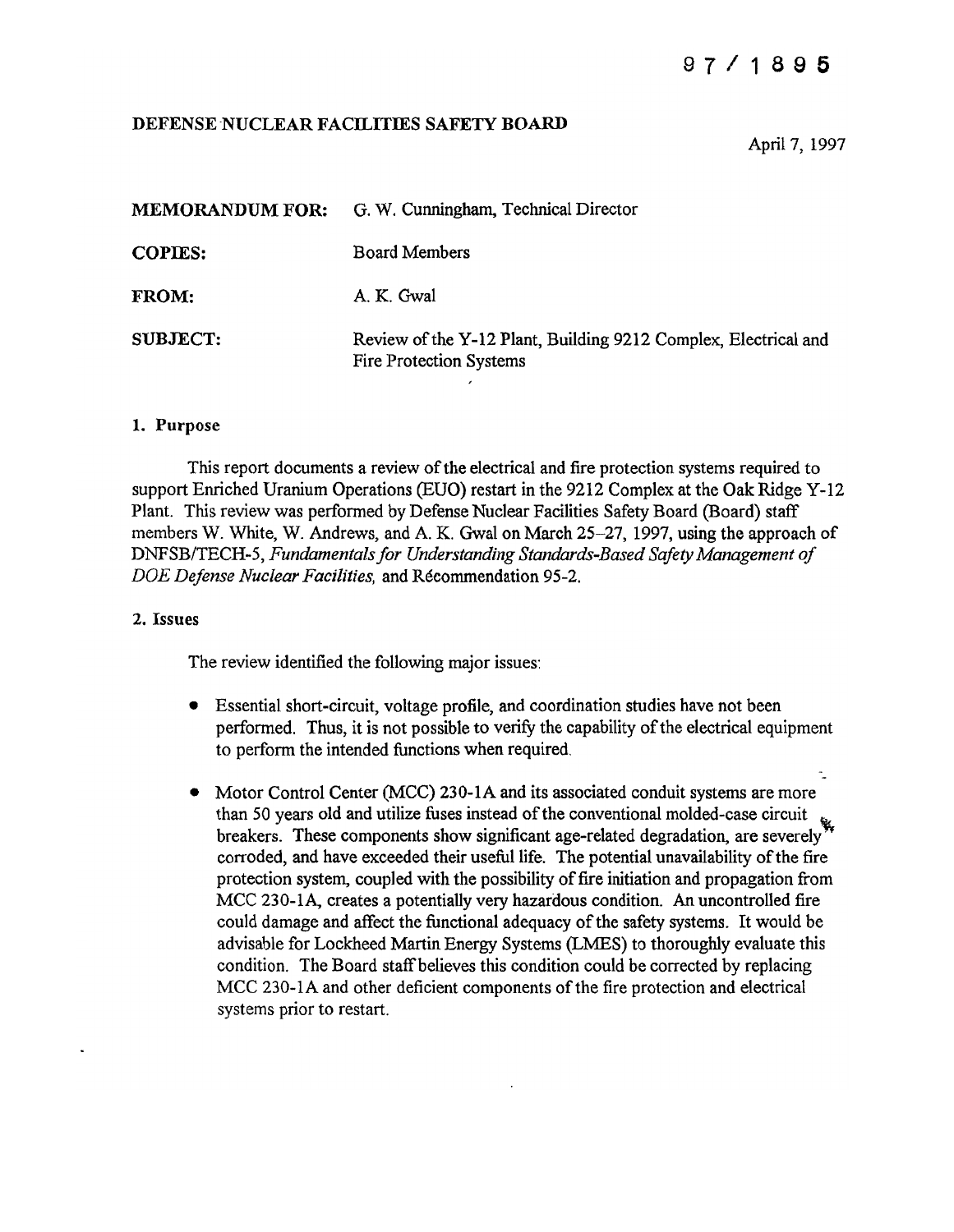- Transformers manufactured by Southern Transformer Company (STC) have high failure rates. The Board staff believes that these transformers represent a safety risk, and therefore it would be prudent to replace the three transfonners used in EUO as soon as possible.
- It would also be prudent to resolve inadequacies in the emergency lighting and lightning protection systems prior to restart.
- During the walkdown associated with the electrical review, the Board staff observed that parts of the 9212 Complex have an unnecessarily high combustible loading. Some of the areas with the highest loading have no automatic fire protection system. This deficiency creates an untenable situation whose correction is essential as soon as possible, but.definitely prior to restart. A significant effort to remove combustibles not directly related to EUO would be advisable.

## 3. Background

In September 1994, LMES shut down all nuclear operations at the Oak Ridge Y-12 Plant because of safety concerns related to conduct of operations and nuclear criticality. Since that time, operational activities in four ofthe five mission areas where corrective action was required have been restarted. The final mission area, EUO, is currently scheduled to be restarted in early calendar year 1998. The purpose of the Board staff's review was to assess the current status of electrical systems associated with EUO restart efforts, and to ensure that the necessary site-wide infrastructure is in place to support these specific electrical systems, as well as EUO restart efforts in general.

#### 4. Discussion

The Board staffreview identified the following potentially significant issues related to EUO.

Electrical Systems. The Board staff evaluated the design of the electrical distribution system in Building 9212. The evaluation was performed based on the assumption that electrical power is not required for any safety systems, as stated by LMES and documented in the Final  $\mathbf{W}$ Safety Analysis Report (FSAR). The major deficiencies observed are in the areas of age-related degradation and corrosion ofmotor control centers, electrical conduits, and distribution transformers. Most of the components of the electrical systems in Building 9212 are decades old and have not been adequately maintained. In some cases, they are more than 50 years old. These components have exceeded their useful life, and age/corrosion-related degradation is very obvious.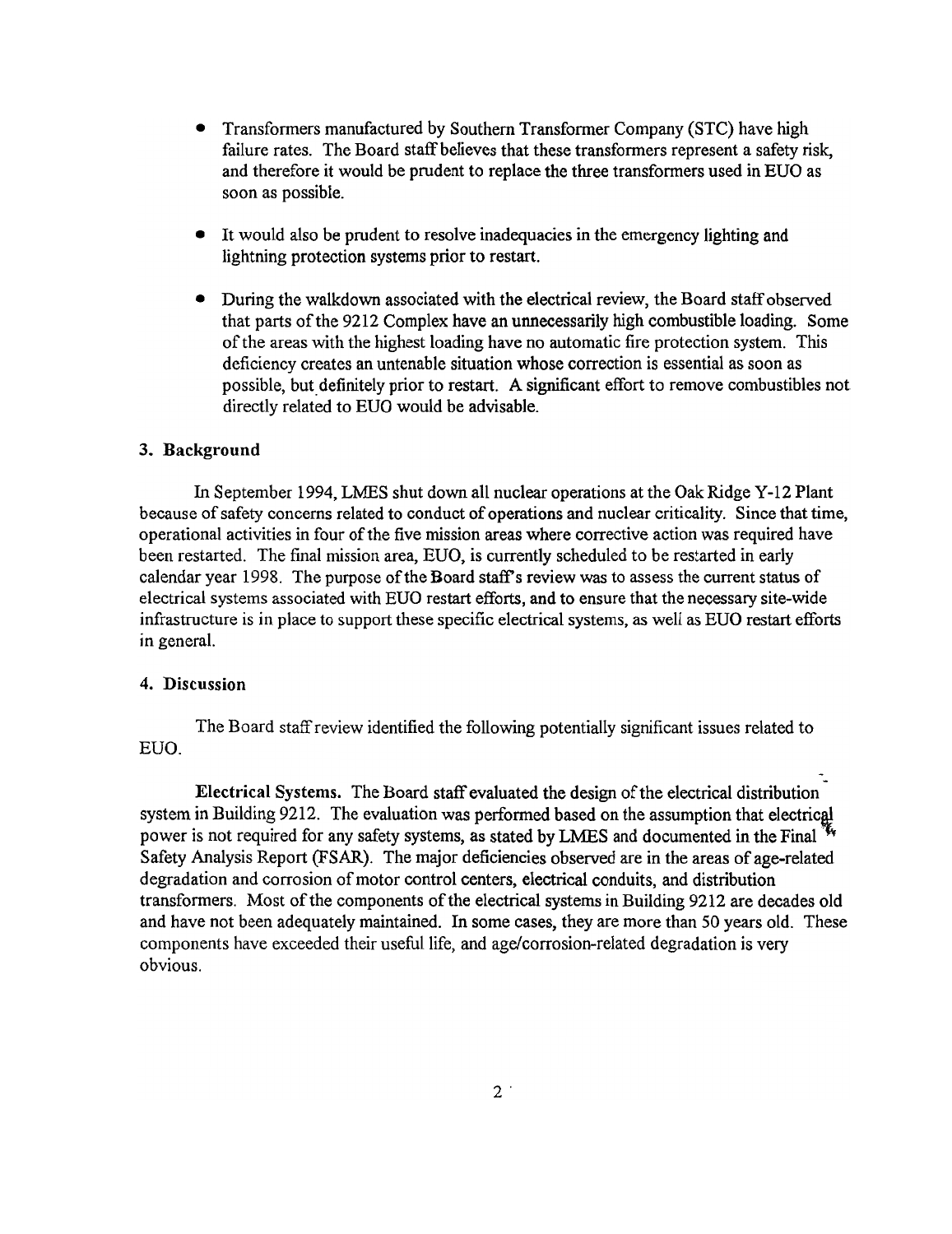*Electrical* Calculations-Comprehensive short-circuit, voltage profile, and coordination studies are essential to safeguard personnel and maintain a safe and reliable power system. Such studies would be performed in accordance with Institute of Electrical and Electronics Engineers (IEEE) STD-141, *IEEE RecommendedPracticefor Electric Power Distributionfor Industrial Plants,* and STD-242, *IEEE RecommendedPractice for Protection and Coordination of Industrial and Commercial Power Systems.* LMES has completed these calculations for 13.8 kV systems only. Short-circuit analysis and protective device coordination studies for 480 V and lower-power systems have not been performed. Therefore, the Board staff could not verify the capability of the electrical equipment to perform the intended functions when required. It is important for LMES to complete these analyses as part of its electrical upgrades.

*Motor Control Centers (MCCs)-MCCs* in Building 9212, installed for the control of motors, lighting, and power circuits, are 1950s vintage and utilize fuses rather than the conventional molded-case circuit breakers. Some of these MCCs are very old  $(50+ years)$  and have exceeded their useful life. In particular, the Board staff observed MCC 230-1A, where age-related degradation and corrosion are obvious (see the attached three photographs). This MCC feeds several supply fans and other miscellaneous equipment. The required short-circuit study, relay/breaker/fuse coordination study, and verification of equipment and component rating for this MCC and all the components at 480 V and below do not exist. Because of the deteriorated condition of this MCC, initiation of fire during a short-circuit condition is possible.

The unavailability of the fire protection system because of the failure of badly corroded piping and valves, coupled with the possibility of fire initiation and propagation from MCC 230-1A, could create a very hazardous condition whose thorough evaluation by LMES is essential. In addition, an uncontrolled fire could damage safety system components and affect the functional adequacy of safety systems. Evaluation of this condition by LMES would also be advisable. The Board staffbelieves this condition could be corrected by replacing MCC 230-1A and other deficient components of the fire protection and electrical systems prior to restart.

*Transformers-Transformers* manufactured by STC have high failure rates. On March 13, 1993, 5 STC transformers failed, bringing the total STC transformer failures to 9 of the 52 transformers installed at the OakRidge Y-12 Plant during 1987 and 1988. It appears that possible moisture contamination, poor quality of transformer construction, and lack of space heaters were the primary contributing causes of the failures. During a Board staff review of the Oak Ridge Y-12 Plant on November 3–5, 1993, the Department of Energy (DOE) presented its plans for replacing all 52 transformers. This plan was never completed, and 3 ofthe failure-prone STC transformers are still being used in EUO. The Board staff believes that these transformers represent a safety risk, and therefore it would be prudent to replace them prior to EUO restart.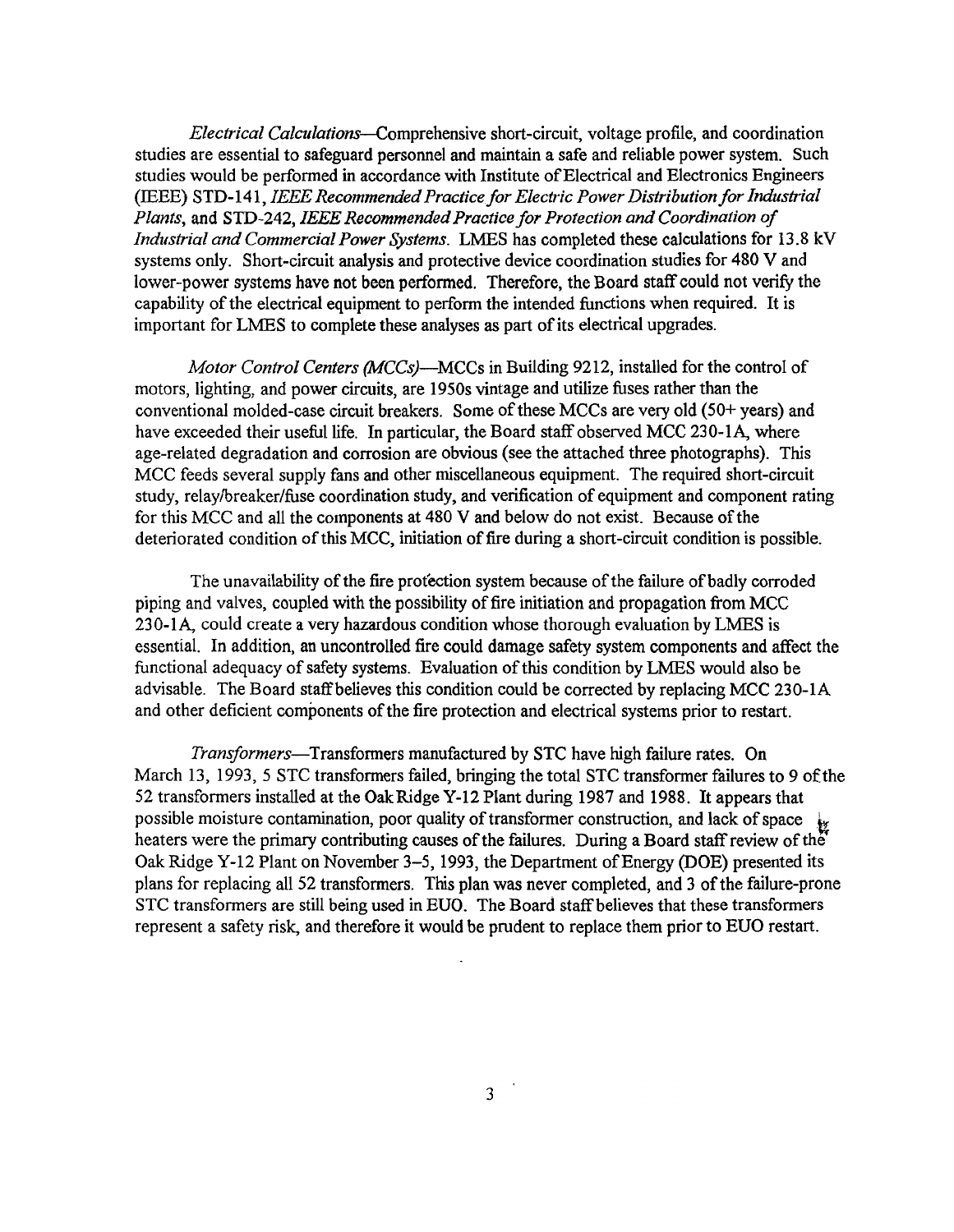*Emergency Lighting-In* the event of an earthquake, emergency lighting is needed for personnel egress from the facility. The Board staff observed that emergency lighting equipment in Building 9212 does not appear to be seismically supported or qualified, and may not provide adequate illumination levels in some areas. This is another concern requiring LMES evaluation and resolution.

*Lightning Protection*—Lightning protection for Building 9212 consists of a system of air terminals, surge arresters, and cables that are installed only on the stacks. The Board staffhas determined that Building 9212, except for the stacks, does not have protection against lightning damage. U.S. Nuclear Regulatory Commission Regulatory Guide 3.38 requires that provisions be made for protection of the plant against lightning damage for facilities similar to Building 9212. Thus it would be advisable for LMES to consider designing and installing additional lightning protection for Building 9212.

Fire Protection System. While assessing the condition of electrical switchgear equipment in the 9212 Complex, the Board staff noted that large amounts of unnecessary combustibles were being stored on and around the switchgear. The combustibles took the form of wooden pallets; large cardboard dowels; and numerous newspapers, magazines, outdated equipment tags, and other common trash. This was not a transient situation, but rather one that had existed for a prolonged period oftime. The Board staffwas told that a fire watch had been established in E-wing basements over a year ago because of the combustible loading situation. Some other areas with high combustible loading, such as the headhouse basement, do not have automatic fire protection systems.

The above discussion does not represent a new issue. During DOE's Highly Enriched Uranium Vulnerability Assessment, numerous vulnerabilities were identified in EUO facilities with respect to the potential for fire, with the resulting release of highly enriched uranium. In fact, Building 9212 was identified as having significant vulnerabilities for workers, the public, and the environment. More specifically, it was stated that the fire protection program was "... not effective in preventing the accumulation of large volumes of combustibles that contribute to fire loadings and to fires capable of overwhelming fire suppression systems." The Board staff concurs with that assessment and notes that the combustible loading issue in the 9212 Complex has not yet been resolved adequately. ₩,

The Board staff also observed badly corroded water supply piping and associated valves (see attached photographs) for the fire protection system in some areas (e.g., E-wing basement near MCC 230-1A). The adequacy of the fire protection system to perform its intended function could not be verified. It would be advisable to perform a walkdown of fire protection system components to determine any deficient conditions, as well as to replace deficient components prior to restart or provide justification for each of the existing deficient conditions.

Supervisory Control and Data Acquisition. LMES is currently installing a supervisory control and data acquisition (SCADA) system that will allow remote monitoring and control of